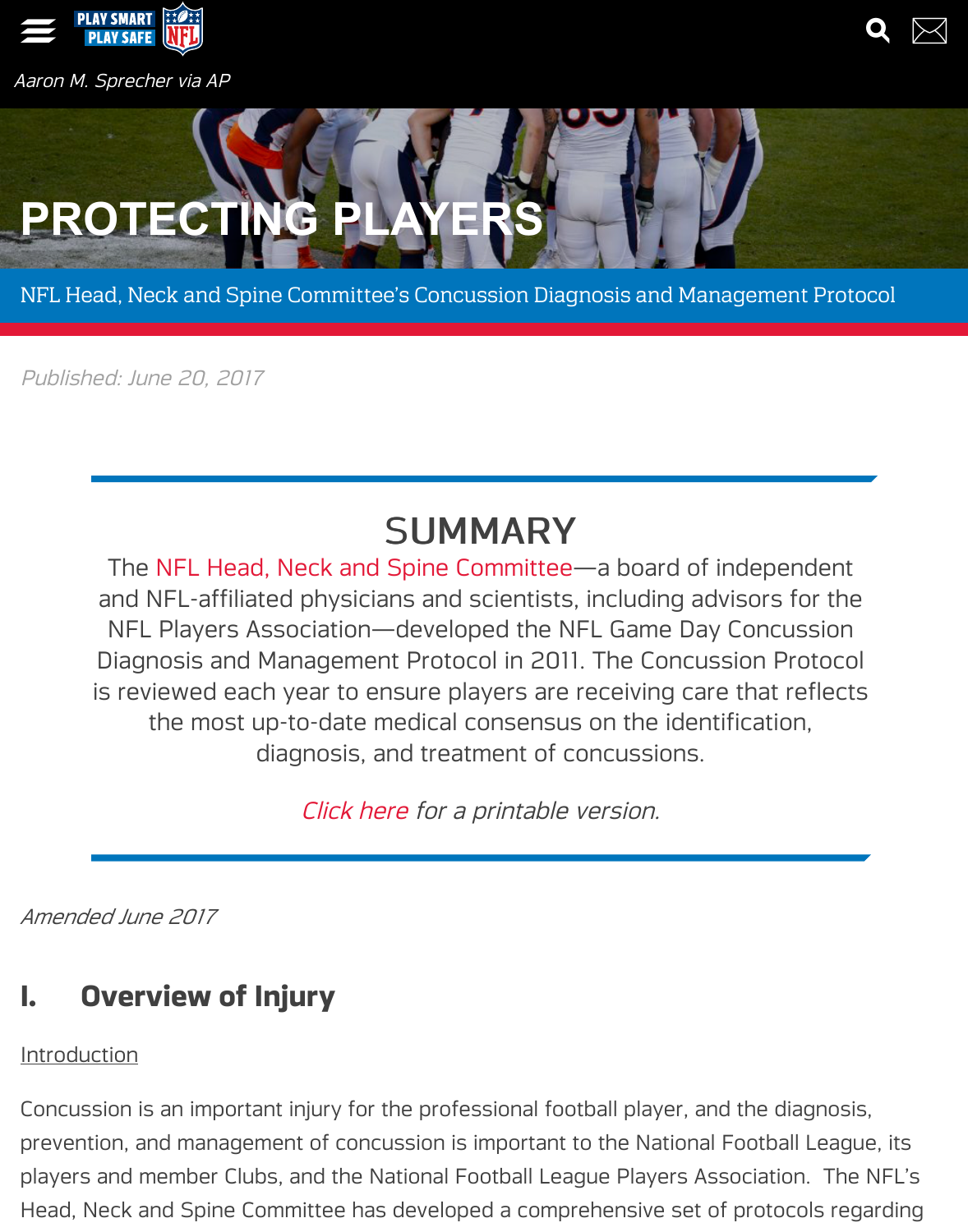the diagnosis and management of concussions in NFL players.

The diagnosis and management of concussion is complicated by the difficulty in identifying the injury as well as the complex and individual nature of managing this injury. Ongoing education of players, NFL team physicians and certified athletic trainers (ATCs) regarding concussion is important, recognizing the evolving advances in concussion assessment and management. The objective of these protocols is to provide medical staffs responsible for the health care of NFL players with a guide for diagnosing and managing concussion.

This document updates and supersedes the initial "NFL Head, Neck and Spine Committee's Protocols Regarding Diagnosis and Management of Concussion", issued in July, 2013, and all subsequent amendments thereto.

### Concussion Defined

For purposes of these protocols, the term *concussion* is defined as (*adapted from* McCrory et al. BJSM '17):

Sports related concussion ("SRC") is a traumatic brain injury induced by biomechanical forces. Several common features that may be utilized in clinically defining the nature of a concussive head injury include the following:

- 1. SRC may be caused either by a direct blow to the head, face, neck or elsewhere on the body with an impulsive force transmitted to the head.
- 2. SRC typically results in the rapid onset of short-lived impairment of neurological function that resolves spontaneously. However, in some cases, signs and symptoms evolve over a number of minutes to hours.
- 3. SRC may result in neuropathological changes, but the acute clinical signs and symptoms largely reflect a functional disturbance rather than a structural injury and, as such, no abnormality is seen on standard structural neuroimaging studies.
- 4. SRC results in a range of clinical signs and symptoms that may or may not involve loss of consciousness. Resolution of the clinical and cognitive features typically follows a sequential course. However, in some cases symptoms may be prolonged.

### Potential Concussion Signs (Observable)

- Any loss of consciousness;
- Slow to get up following a hit to the head ("hit to the head" may include secondary contact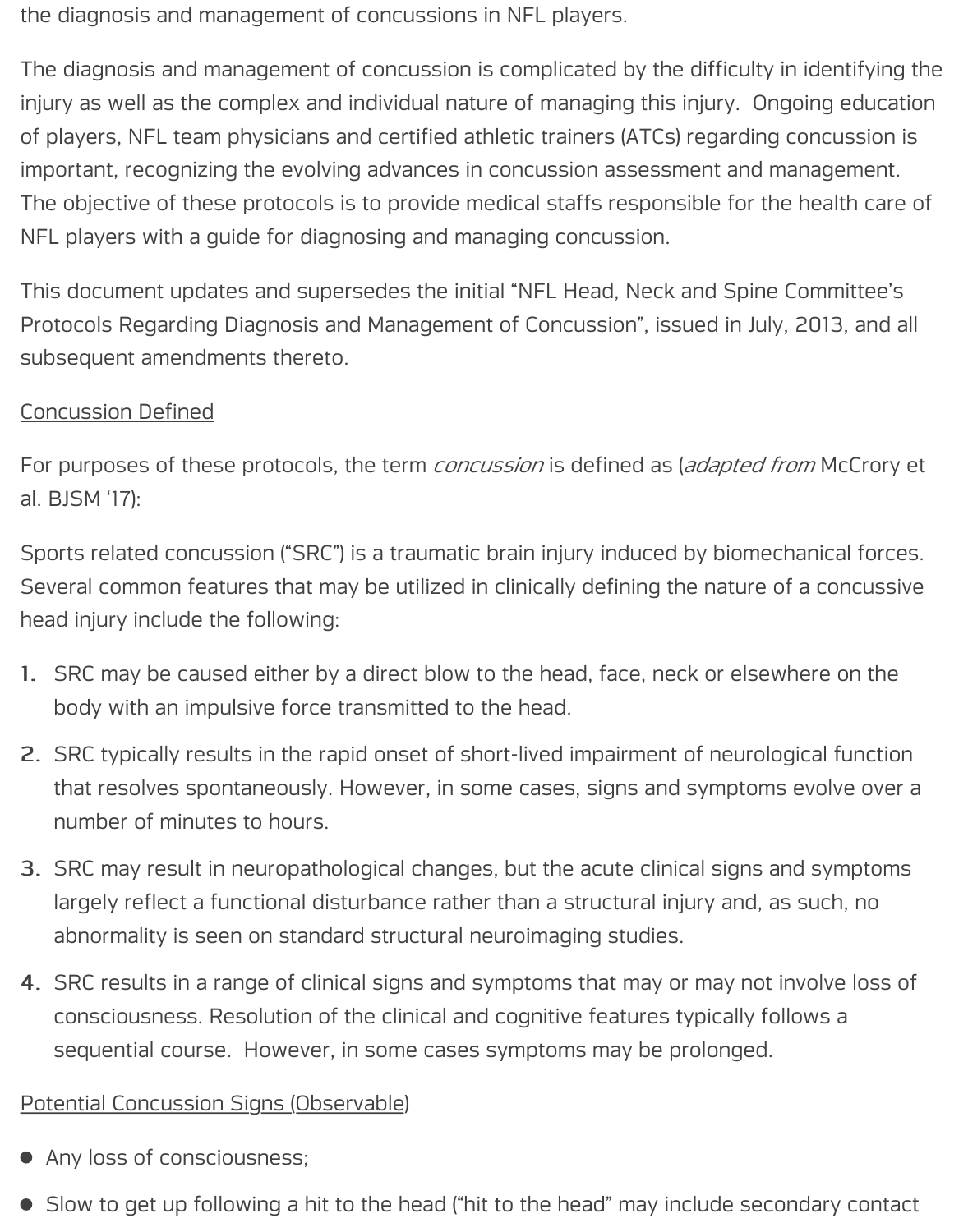with the playing surface);

- Motor coordination/balance problems (stumbles, trips/falls, slow/labored movement);
- Blank or vacant look;
- Disorientation (e.g., unsure of where he is on the field or location of bench);
- Amnesia, both anterograde and retrograde;
- **•** Clutching of head after contact; or
- Visible facial injury in combination with any of the above.

### Potential Concussion Symptoms

- Headache;
- **·** Dizziness;
- Balance or coordination difficulties;
- Nausea:
- Amnesia, both anterograde and retrograde;
- **•** Cognitive slowness;
- Light/sound sensitivity;
- Disorientation:
- Visual disturbance; or
- Tinnitus.

### **II. NFL Head, Neck and Spine Committee's Concussion Protocol**

### **Emergency Action Plan**

An Emergency Medical Action Plan (EAP) must be developed, written, discussed, practiced and reviewed by every club's medical staff for all practice and game venues, as well as conditioning and training sites. Each EAP must establish the protocols that the medical staff must follow in the event of significant injury, including head trauma. The EAP must include a list of approved, certified Booth ATC Spotters for the stadium and a list of certified and approved emergency room physicians to serve as medical liaisons for the visiting team (VTMLs). The EAP must be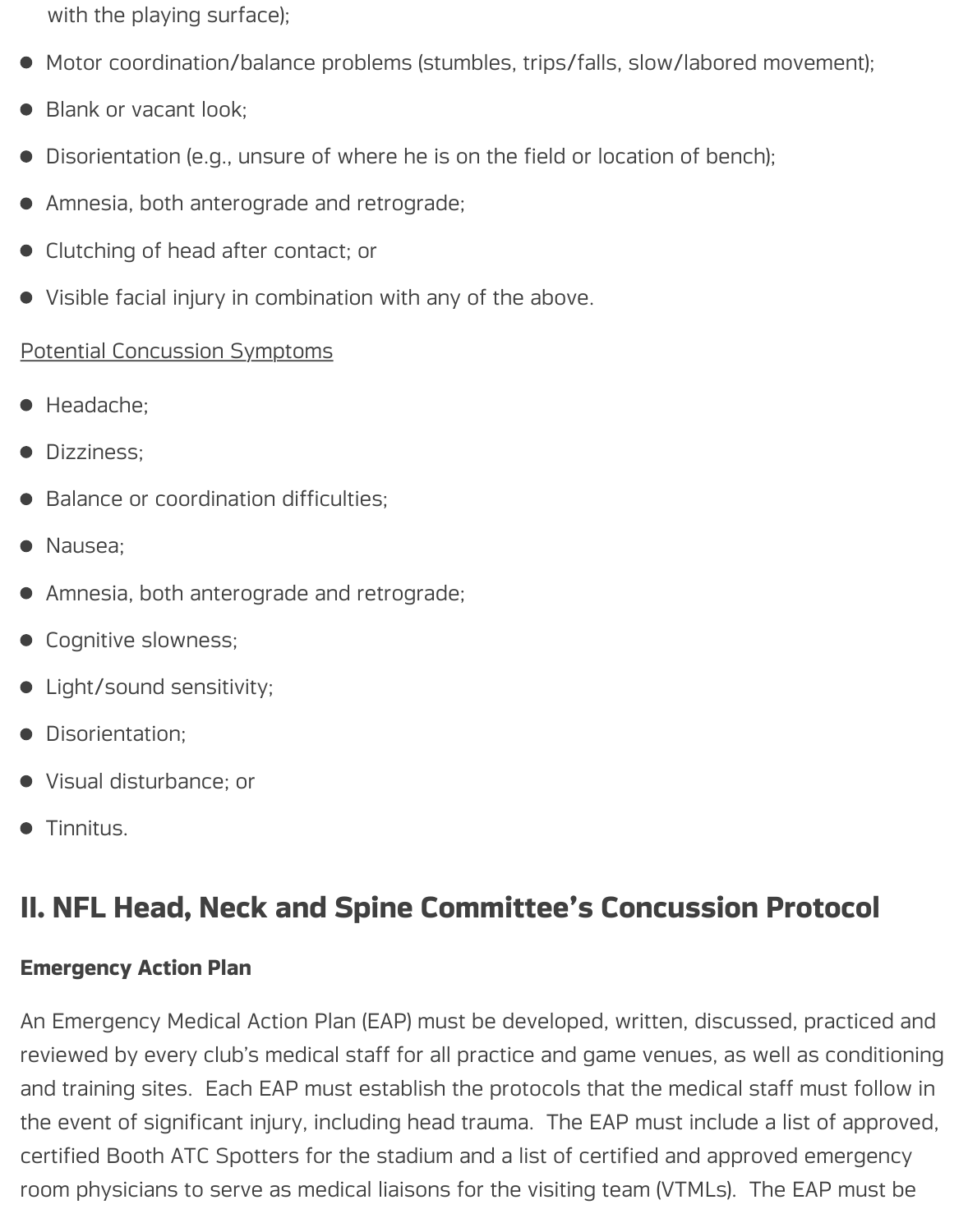submitted and approved by an expert designated by the parties and confirmed by the NFL Chief Medical Officer and the NFLPA Medical Director. The EAP must be sent to the visiting club's medical team in advance of all games.

### **Preseason**

Education: Players and club personnel must be provided with, and must review, educational materials regarding concussion, including the importance of identifying and reporting signs and symptoms to the medical staff. These educational materials shall provide basic facts about concussion, including signs and symptoms, as well as why it is important to report symptoms promptly. Additionally, players must be educated and encouraged to report to the medical staff concussion signs and symptoms that their teammates may experience.

### Preseason Assessment:

- Physical Examination: The team physician should use the preseason physical examination to review and answer questions about a player's previous concussions, discuss the importance of reporting any concussive signs or symptoms, and explain the specifics regarding the concussion diagnosis and management protocol. Team doctors should also explain the various roles of the participants in the concussion protocol (e.g., UNCs and INCs).
- Neuropsychological testing: Every player must be given a baseline physical examination as  $\bullet$ part of his preseason physical examination which shall include a traditional neurological examination and Baseline NFL Locker Room Comprehensive Concussion Assessment (Attachment B). This information shall be used in evaluating the player if he subsequently sustains a concussion during the season. Each player is required to have a baseline neuropsychological test. Computerized forms of neuropsychological testing are used, but it is also acceptable to perform standard paper and pencil testing or to utilize a combination of the two.

### **Game Day Concussion Diagnosis and Management**

### Definitions/Responsible Parties

### **Unaffiliated Neurotrauma Consultant ("UNC")**

During games, each team will be assigned an Unaffiliated Neurotrauma Consultant ("UNC") by the NFL Head, Neck and Spine Committee and approved by the NFL Chief Medical Officer and the NFLPA Medical Director. Each UNC shall be a physician who is impartial and independent from any Club, is board certified or board eligible in neurology, neurological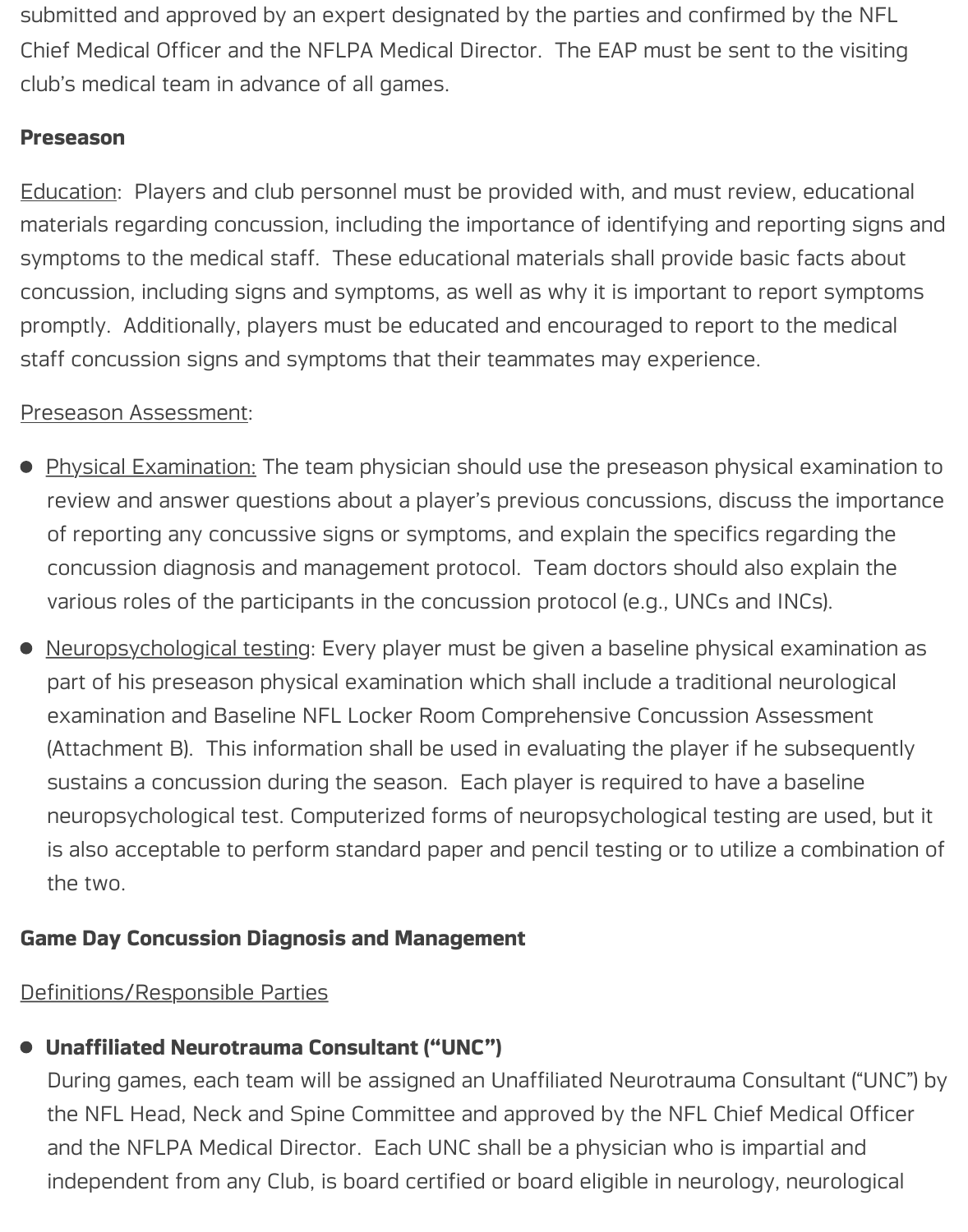evaluation, (ii) working in consultation with the Head Team Physician or designat physicians to implement the concussion evaluation and management protocol (in Locker Room Comprehensive Concussion Assessment Exam) during the games present to observe (and collaborate when appropriate with the team physician) Concussion Assessment Exams performed by club medical staff. These unaffilia consultants also will be available to assist in transportation to an appropriate face more advanced evaluation and/or treatment as needed based on the EAP. These physicians will work with the team's medical staff and will assist in the diagnosis the concussed player. The team physician/UNC unit will be co-located for all cor evaluations and management both on and off the field. <sup>[1]</sup> The UNC may present questions or conduct additional testing and shall assist in the diagnosis and trea concussions. Regardless, the responsibility for the diagnosis of concussion and to return a player to a game remains exclusively within the professional judgment Head Team Physician or the team physician assigned to managing TBI. The UN present for sideline evaluations for neuropraxia ("sting[ers](#page-16-0)" or "burners") and other neck injuries.

#### **Booth Certified Athletic Trainer Spotter ("Booth ATC Spotters")**

<span id="page-4-0"></span>Two certified athletic trainers will be assigned to a stadium booth with access to views of video and replay to aid in the recognition of injury ("Booth ATC Spotters"). ATC Spotters will follow the NFL Concussion Protocol and are charged with mor game, both live and via video feed, to identify players that may require additional evaluation. Prior to the start of the game, Booth ATC Spotters will introduce the the medical staff for both teams to discuss protocol and confirm that all communication devices are operational. The Booth ATC Spotters, UNC and the team physician s connected by radio communication. The Booth ATC Spotters shall also be conne on-field game officials by radio communication. The teams' medical personnel n communication with the spotter to clarify the manner of injury. The sideline medical state will be able to review the game film on the sidelines to obtain information on particular plays involving possible injury. When the Booth ATC Spotter observes a player who is unstable, or displays any other Potential Concussion Signs (defined in Section I. following a mechanism of injury (e.g., a hit to the head or neck), he/she will cont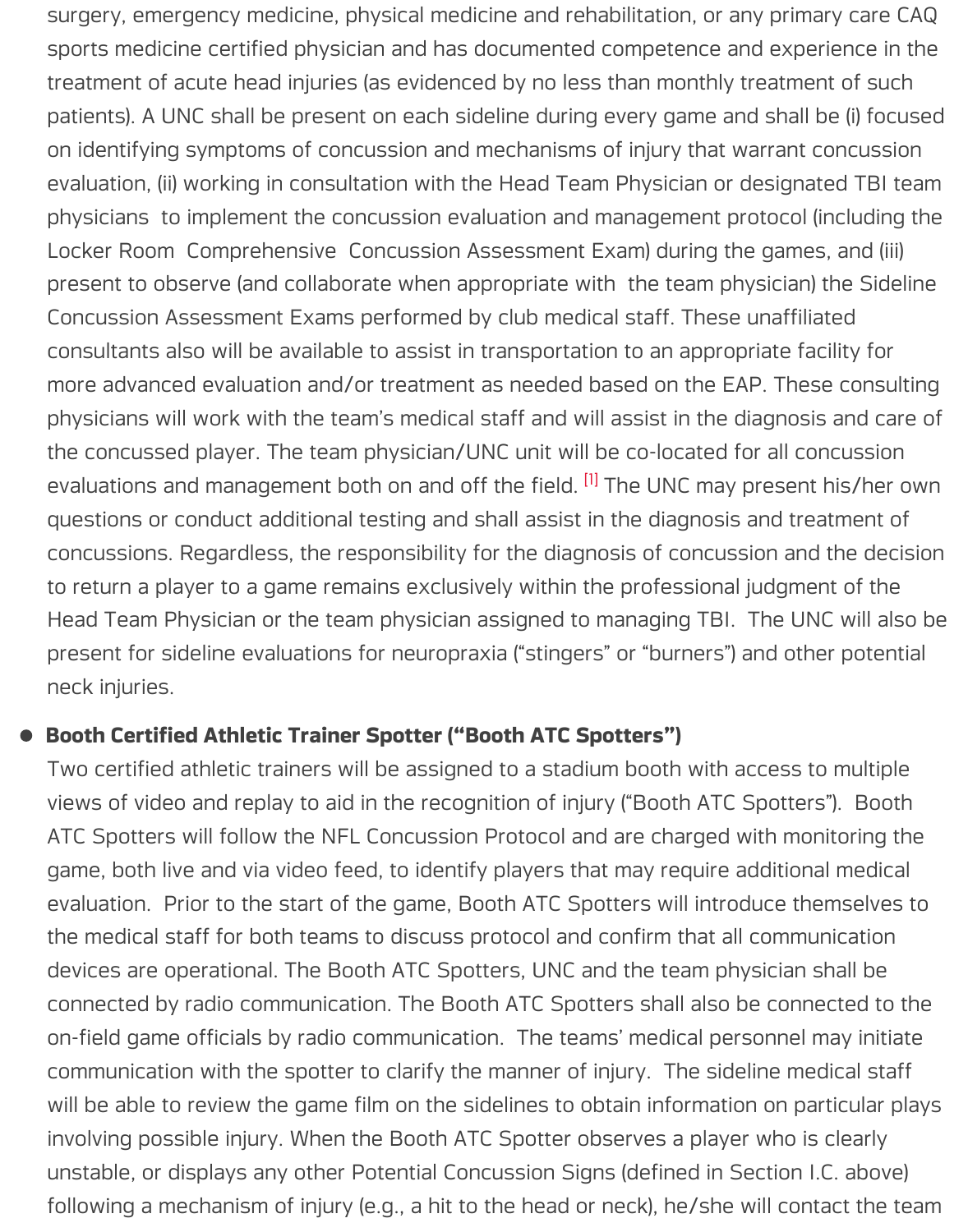evaluation has been performed. This information is to be conveyed in the Booth Spotter's report following the game. If the Booth ATC Spotter observes a player flagged for medical evaluation return to the game prior to receiving the confirmation from the team's medical staff that an evaluation was conducted, the Booth ATC Spott a medical time out (see below). For purposes of clarity, this is intended to serve redundant communication from the Booth ATC Spotter with the team physician confirm that a concussion evaluation has been performed. If no such confirmation provided, the Booth ATC Spotter is required to call a medical timeout to assure t concussion evaluation occurs. Booth ATC Spotters shall file a report of their acti following each game for review by the NFL Chief Medical Officer and NFLPA Medical Director.

### Game Day Symptoms/Return to Play

- "No-Go" Signs and Symptoms. If a player exhibits or reports any of the following symptoms of concussion, he must be removed immediately from the field of play transported to the locker room. A player who exhibits or reports any of the follo or symptoms shall be considered to have suffered a concussion and may not return to participation (practice or play) on the same day under any circumstances:
	- **Loss of Consciousness**
	- **•** Confusion
	- **•** Amnesia

### **NFL Sideline Concussion Assessment (Sideline Survey)**

<span id="page-5-0"></span>If a player exhibits or reports a sign or symptom of concussion (defined above) or is raised by the club's athletic trainer, team physicians, Booth ATC Spotter, coac teammate, game official or Unaffiliated Neurotrauma Consultant (collectively refe "gameday medical personnel") the player must be immediately removed to the si stabilized on the field, as needed, and must undergo the entire NFL Sideline Cor Assessment <sup>[2]</sup> which, at a minimum, must consist of the following: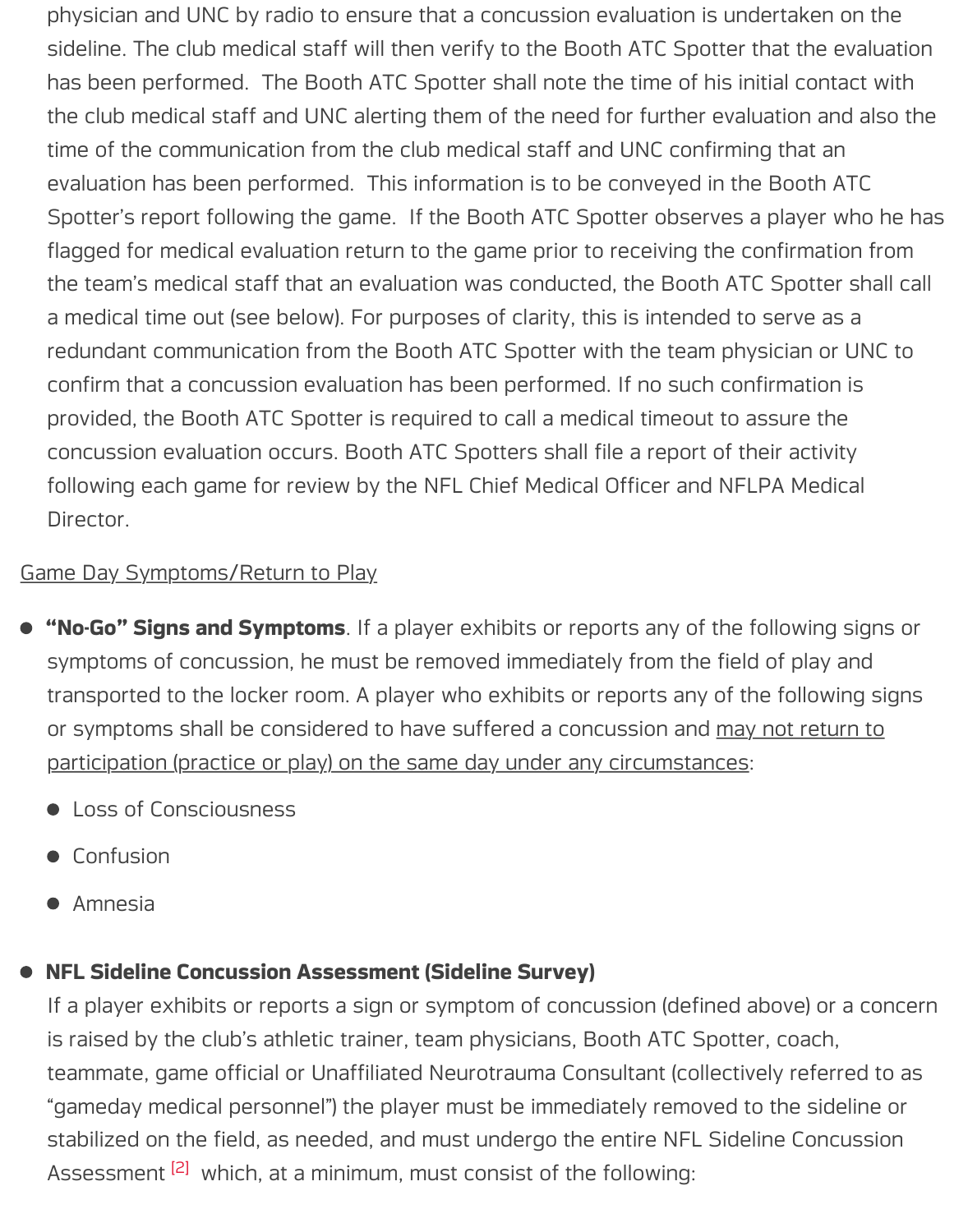- A review of the "No-Go" criteria reviewed above (Loss of Consciousness, Confusion, and Amnesia), which, if present, requires the player to be brought to the locker room immediately and he shall not return to play;
- Inquiry regarding the history of the event;
- Review of concussion signs and symptoms (See, Section I (C and D));  $\bullet$
- Maddock's questions;
- Video Review of the injury (detailed below); and
- Focused Neurological Exam, inclusive of the following:
	- Cervical Spine Examination (including range of motion and pain);
	- **•** Evaluation of speech;
	- Observations of gait; and
	- Eye Movements and Pupillary Exam.

The foregoing shall be (i) conducted inside the medical evaluation tent on the sideline and (ii) performed using the tablet or other technology assigned by the NFL, and completion of each component of the Sideline Survey shall be confirmed using the same. If *any* elements of the sideline assessment are positive, inconclusive, or suspicious for the presence of a concussion, the player must be escorted to the locker room immediately for the complete NFL Locker Room Comprehensive Concussion Assessment. Also, if the player demonstrates worsening or progressing symptoms at any point, he is to be brought to the locker room for the complete NFL Locker Room Comprehensive Concussion Assessment. The player will be accompanied by, at least, the team physician best qualified to evaluate concussion and the UNC. The UNC may present his/her own questions or conduct additional testing.

If, upon completing the Sideline Survey, the medical staff concludes that the player *did not* sustain a concussion, then the player may return to play.

Suggested best practices for concussion assessment include periodic checks by the team physician, UNC or others with the player to determine whether he has developed any of the signs of symptoms of concussion that would necessitate a locker room evaluation.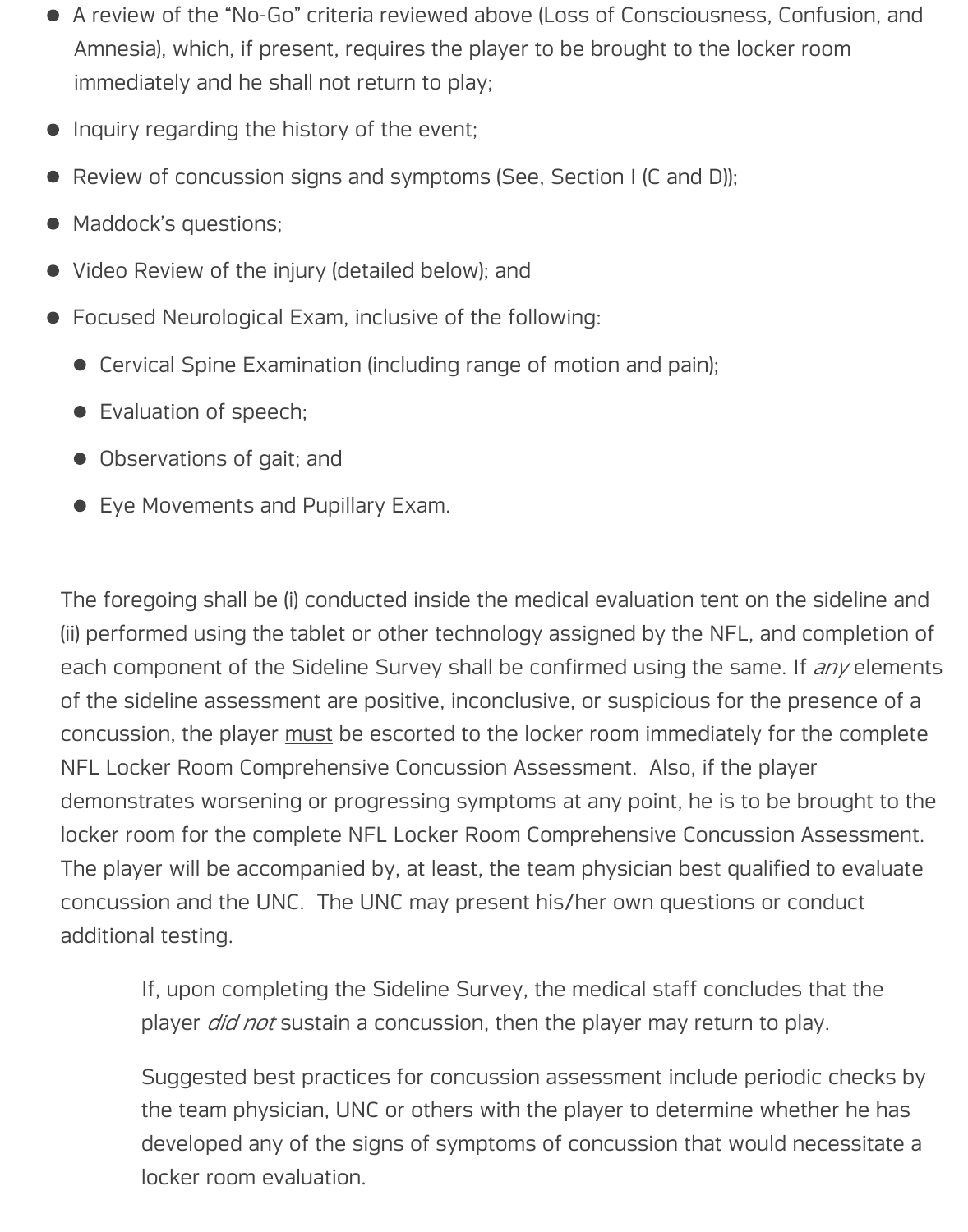UNC Involvement in Sideline Concussion Assessment:

1. The team physician will consult in private with the members of his/her team's medical staff designated to identify, diagnose and treat concussions, the UNC and, as necessary, the club's ATC, prior to making his/her decision regarding whether the player will return to the game.

2. If the team physician determines that the player shall not return to play (based on the criteria listed in Section 2.a. above) and therefore there is no need to complete the Sideline Concussion Assessment, the team physician and the UNC shall accompany the player to the locker room to evaluate the player using the Locker Room Comprehensive Concussion Evaluation (see below) for serious injury, treat the player, or activate the EAP if indicated.

3. The team physician remains responsible for all final decisions regarding Return-to-Play. However, the team physician will consult with his/her UNC team member prior to reaching his/her decision. If the UNC disagrees with the team physician's decision to return the player to play or remove the athlete, the UNC will be given an opportunity to explain the basis of his/her opinion. This will be discussed in a collegial fashion in private as to why that the player should or should not be returned to the game. The team physician will communicate his final decision to the player.

### **NFL Locker Room Comprehensive Concussion Assessment (Locker Room Exam)**

The NFL Locker Room Comprehensive Concussion Assessment is the standardized acute evaluation that has been developed by the NFL's Head Neck and Spine Committee to be used by teams' medical staffs and designated Unaffiliated Neurotrauma Consultant to evaluate potential concussions during practices and on game day. This evaluation is based on the Standardized Concussion Assessment Tool (SCAT 5) published by the International Concussion in Sport Group (McCrory '17), modified for use in the NFL and consistent with the SCAT5 published in 2017 (Attachment A). The NFL Locker Room Comprehensive Concussion Assessment can be used to aid in the diagnosis of concussion even if there is a delayed onset of symptoms. The ongoing use of the Locker Room Comprehensive Concussion Assessment in conjunction with the preseason baseline testing provides a comprehensive and detailed picture of each athlete's injury and recovery course. Being able to compare the results from the NFL Locker Room Comprehensive Concussion Assessment to the baseline information obtained in the preseason improves the value of this instrument. Clubs shall maintain all NFL Locker Room Comprehensive Concussion Assessment exams and a copy of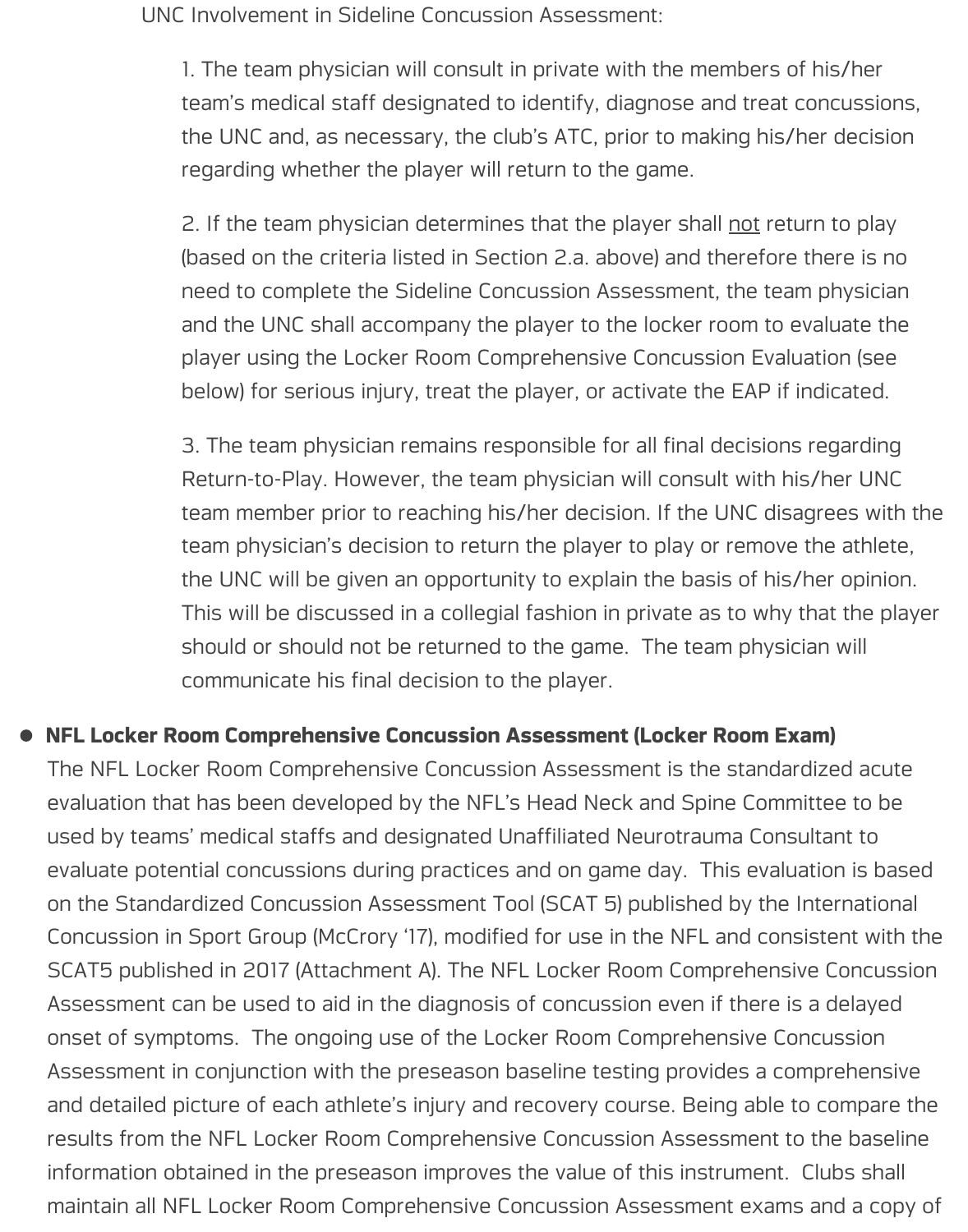the same shall be given to both the player and the team medical staff.In all circumstances, the team physician responsible for concussion evaluation or other physician designated by the team physician (e.g., neurosurgeon or Neurotrauma Consultant) shall assess the player in person in conjunction with the Unaffiliated Neurotrauma Consultant (UNC). The team physician shall be responsible for determining whether the player is diagnosed as having a concussion.The athlete may have a concussion despite being able to complete the NFL Locker Room Comprehensive Concussion Assessment "within normal limits" compared to their baseline, due to the limitations of the Assessment. Such limitations underscore the importance of knowing the athlete and the subtle deficits in their personality and behaviors that can occur with concussive injury.The signs and symptoms of concussion listed above (Section I, C and D), although frequently observed or reported, are not an exhaustive list. The NFL Locker Room Comprehensive Concussion Assessment is intended to capture these elements in a standardized format. The neurocognitive assessment in the NFL Locker Room Comprehensive Concussion Assessment is brief and does not replace more formal neuropsychological test data. A balance assessment is an important component of the NFL Locker Room Comprehensive Concussion Assessment, and has been validated as a useful adjunct in assessing concussive injury.

### Medical Time-Out

In the event the Booth ATC Spotter: (i) has clear visual evidence that a player displays obvious signs of disorientation, is clearly unstable, or displays other obvious sign of concussion; and (ii) it becomes apparent that the player will remain in the game and not be attended to by the club's medical or athletic training staff, then the Booth ATC Spotter will take the following steps:

- If the player does not receive immediate medical attention, contact the Side Judge over the 1. Official-to-Official communication system to identify the player by his team and jersey number.
- 2. Contact the medical staff of the player involved and advise that the player appears to need medical attention.
- 3. The Booth ATC Spotter shall remain in contact with the medical staff until the medical staff confirms that a concussion evaluation has occurred or is underway. It is the Booth ATC Spotter's responsibility to confirm that a concussion evaluation has occurred prior to the player returning to play. As detailed above, if a Booth ATC Spotter observes a player returning to the game without receiving express confirmation that an evaluation has occurred, the Booth ATC Spotter shall signal to the official for a medical timeout.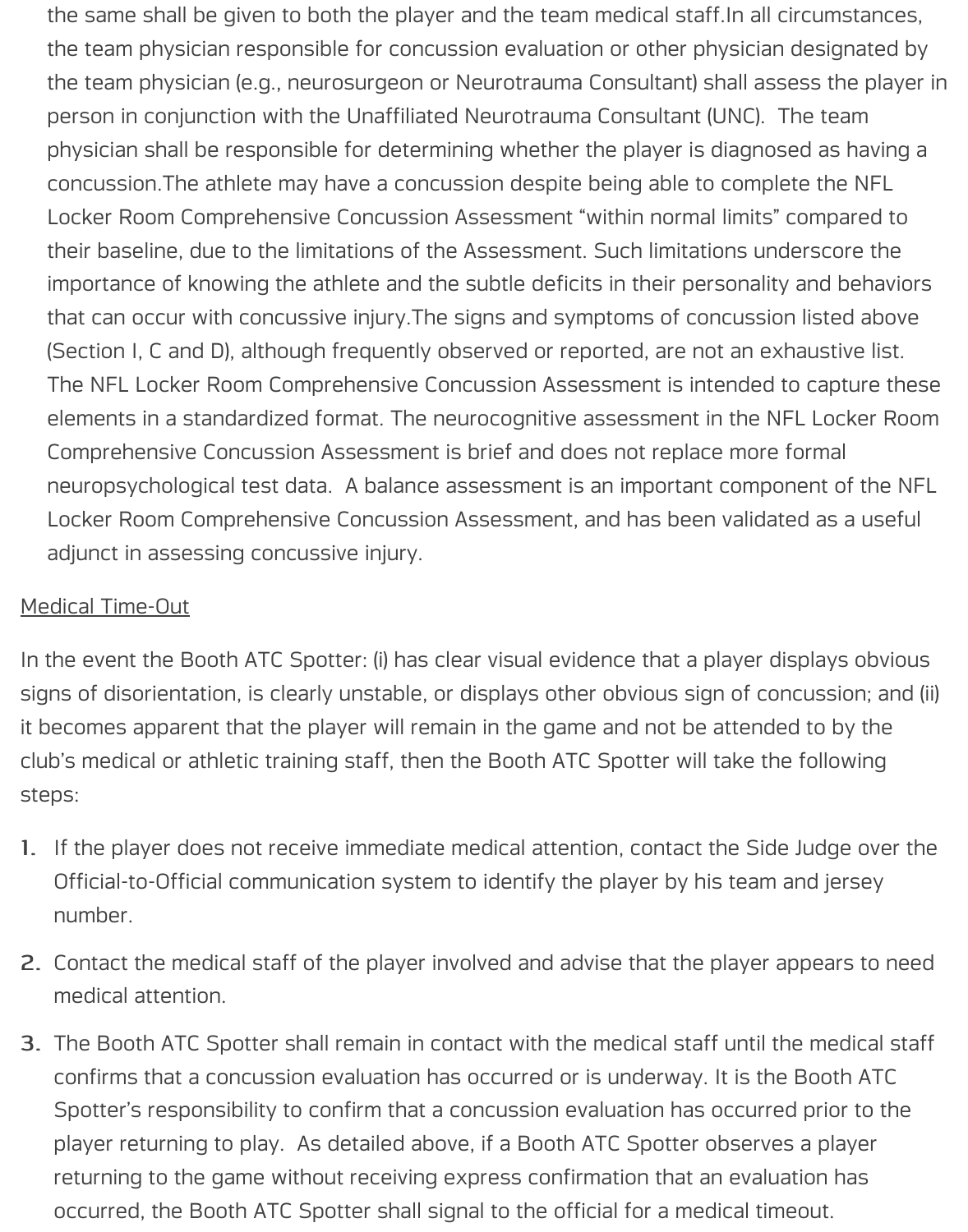Upon being called by the Booth ATC Spotter, the Side Judge will immediately stop the game, go to the player in question, and await the arrival of the club's medical personnel to ensure that the player is attended to and escorted off the field. The game and play clock will stop (if running), and remain frozen until the player is removed from the game. Both clocks will start again from the same point unless the play clock was inside 10 seconds, in which case it will be reset to 10. The team of the player being removed will have an opportunity to replace him with a substitute, and the opponent will have an opportunity to match up as necessary. No communication via coach-to-player headsets will be permitted during the stoppage; no member of the coaching staff may enter the playing field; and no player other than the player receiving medical attention may go to the sideline unless a substitute player has replaced him.

Once removed from the field, the team medical staff will conduct an evaluation of the player as required by the governing Protocols before making any decision regarding the player's eligibility to return to play. The medical staff will make the return-to-play decision consistent with the NFL Protocols. In no instance will this evaluation period last less than one play, unless there is an extended delay unrelated to the player's removal from the game (i.e., timeout, twominute warning, penalty, etc.). An injury timeout will not be charged to a team who has a player removed during this process.

Following the game, both the UNC and team physician are required to document each step outlined above and their conclusions regarding the player's status. The UNC report shall detail each evaluation, including interactions with players and members of the club medical staff, and will be sent to the NFL Chief Medical Officer and NFLPA Medical Director following the game.

#### Madden Rule

On game day, per the Madden Rule, a player diagnosed with a concussion must be removed from the field of play and observed in the locker room by qualified medical personnel. The Madden Rule is intended to protect the players by providing a quiet environment, with appropriate medical supervision, to permit the player time to recover without distraction. Once a player is diagnosed with a suspected concussion, he is not permitted to meet or talk to the press until his is medically cleared.

### Additional Evaluations and Follow Up

A player diagnosed with concussion should have the entire sideline exam performed on the day of injury. The components of the NFL Locker Room Comprehensive Concussion Assessment may be performed at different times on the day of the injury depending on the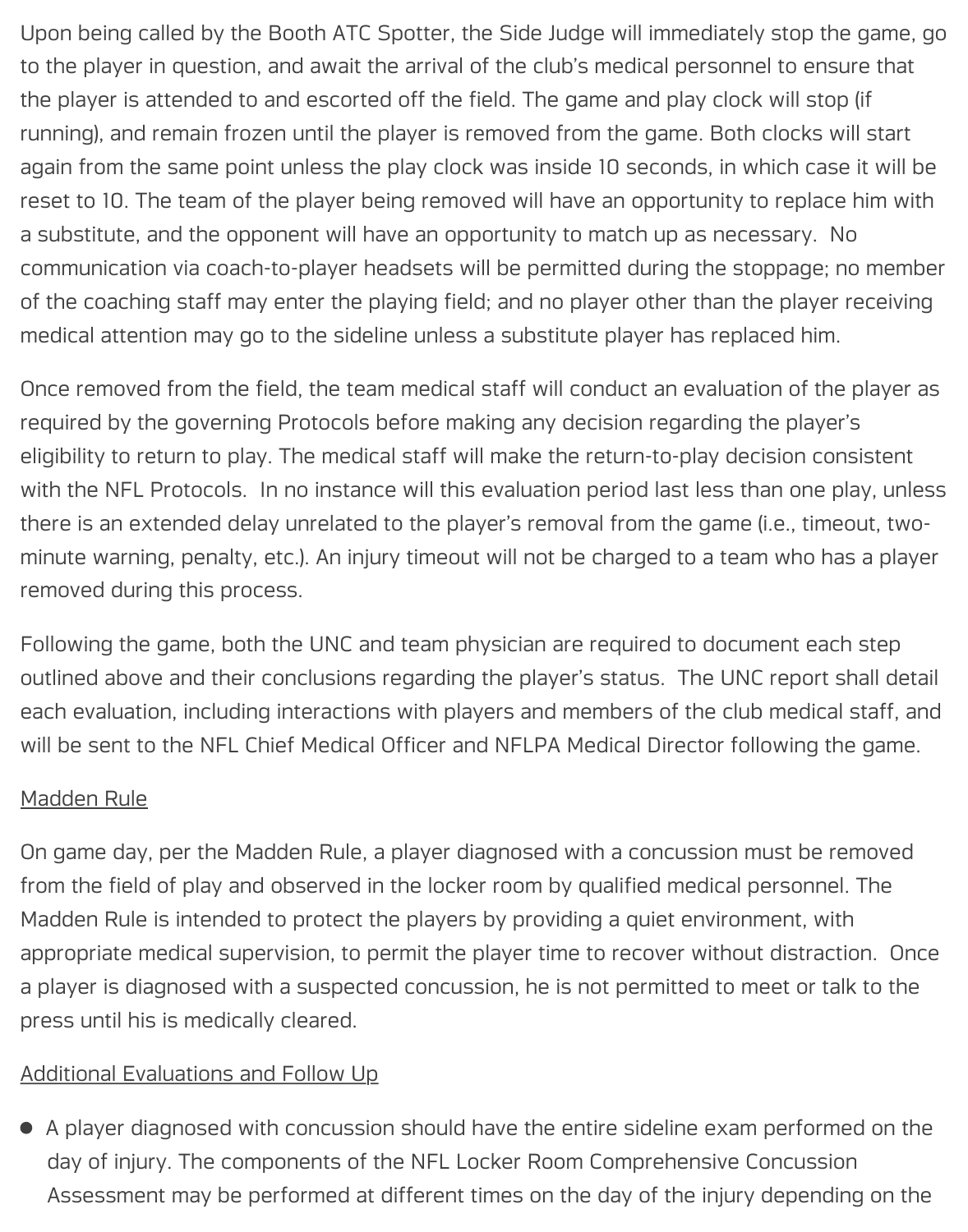individual situation (e.g., exceptions for a player who is transported to the emergency department), and an assessment should be repeated prior to discharge home or prior to transportation home following an away game.

- Performing serial concussion evaluations may be useful because concussive injury can  $\bullet$ evolve and may not be apparent for several minutes or hours. Even if a player passes an initial concussion assessment and is returned to practice or play, he must be checked periodically during practice or play and again before leaving the venue. Components of the NFL Locker Room Comprehensive Concussion Assessment may be utilized in the performance of such evaluations:
	- The results of subsequent exams by the team physician should be communicated to the UNC in the spirit of "concussion team" cooperation and patient safety, especially if the UNC is not immediately present.
	- Should the sideline examination reveal a change in the player's condition, the team physician/UNC team will be re-assembled and perform subsequent locker room evaluation.
	- It is important to recognize that players may be able to equal or exceed their performance  $\bullet$ under the Locker Room Comprehensive Concussion Assessment compared to their baseline level yet still have a concussion, underscoring the importance of the physicians' knowledge of the player. If there is any doubt about the presence of a concussion, regardless of the Locker Room Comprehensive Concussion Assessment results, the player is to be removed from practice or play. A player diagnosed with concussion will be given "take home" information (e.g. signs and symptoms to watch for, emergency phone numbers) as well as follow up instructions.

### **III. NFL Concussion Game Day Checklist**

The NFL Concussion Game Day Checklist is intended to provide a clear summary of the steps required by NFL Head, Neck and Spine Committee's Concussion Diagnosis and Management Protocol, with regard both to Sideline Survey and the Locker Room Exam. The NFL Concussion Game Day Checklist (Attachment C) is incorporated herein by reference. The application of the NFL Concussion Game Day Checklist to evaluate potential concussions during NFL preseason and regular season games is *mandatory*. Designated medical personnel (team physicians and athletic trainers, Unaffiliated Neurotrauma Consultants, and Booth ATC Spotters must complete their designated steps in the NFL Concussion Game Day Checklist and record the same using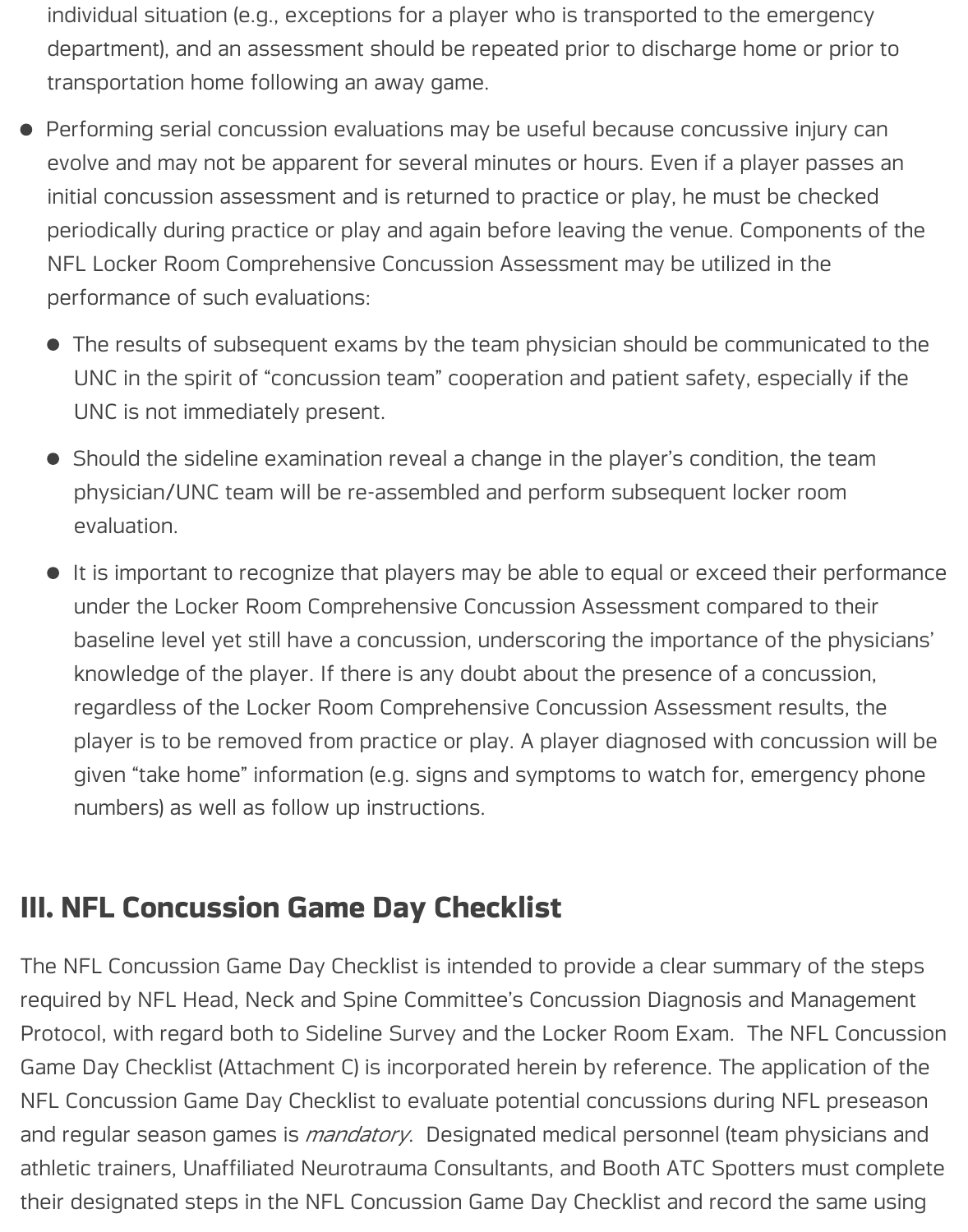### **IV. Return to Participation Protocol**

#### **Introduction**

Each player and each concussion is unique. Therefore, there is no set time-frame for participation or for the progression through the steps of the graduated exercise program forth below. Recovery time will vary from player to player. The decision to return a (hereinafter referred to as the "player-patient"), to participation remains within the p judgment of the Head Team Physician or team physician designated for concussion and treatment, performed in accordance with these Protocols. All return to full par decisions are to be confirmed by the Independent Neurological Consultant (INC). <sup>[3]</sup> should be informed when a concussion occurs so that consultation at a medically a time can be arranged. The team physician may consult with the INC as often as destroing the team physician may consult with the INC as often as destroing time the concussion recovery period. The INC will be consulted specifically to answer the of the player-patient's neurological health and his full return to competitive particip Step 5 below). The final clearance for return to play is a decision made by the te[am](#page-16-1) staff and must be confirmed by the INC.

<span id="page-11-0"></span>After a player-patient has been diagnosed with a concussion, he must be monitore more frequently if clinically indicated in the opinion of the team physician, through to-Participation Protocol (described below). Team medical staff should consider the patient's current concussive injury, including an in-depth consideration of past exp medical history, family history, and future risk in managing the player-patient's care.

After having been diagnosed with a concussion, the player-patient must progress t following protocol to return to participation. A player-patient may proceed to the n the protocol only after he has demonstrated tolerance of all activities in his current without recurrence of signs or symptoms of concussion being observed or reporte the activities of a step trigger recurrence of signs or symptoms of concussion, those should be discontinued and the player-patient returned to the prior step in the prot player-patient must remain at his pre-concussion baseline level of signs and sympt the exertion itself, as well as for a reasonable period of time afterward. What constitute a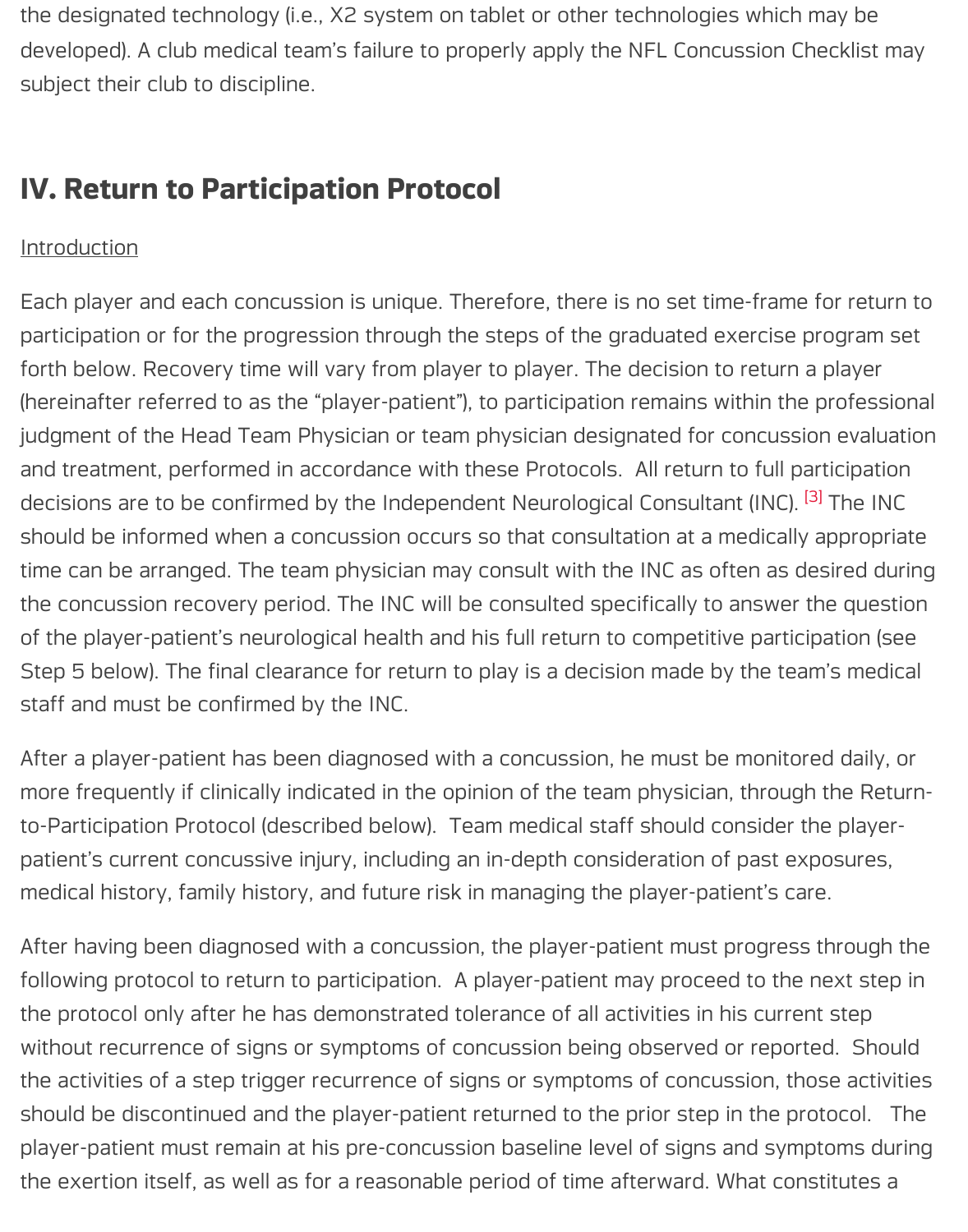reasonable amount of time shall be determined on a case-by-case basis by the team physician. Depending on the severity of the concussion and the time required for return to baseline, the progression through the steps may be accelerated. Communication between the medical staff and the player-patient is essential to determining the progression through the steps of the protocol.

The Return-To-Participation Protocol:

### **Step One: Rest and Recovery**

This is the physical and relative cognitive rest step. The player-patient is prescribed rest, limiting or, if necessary, avoiding activities (both physical and cognitive) which increase or aggravate symptoms until his signs and symptoms and neurologic examination, including cognitive and balance tests, return to baseline status. During this step, the player-patient may engage in limited stretching and balance activity as tolerated at the discretion of the medical staff. Should additional issues present, the team physician should consider external consultation or additional diagnostic examinations.

Once the player-patient is at his baseline level of signs and symptoms and neurological examination, he may be cleared to proceed to the next step.

Neurocognitive testing is administered to assess the player-patient's level of cognitive function and identify any acute / subacute deficits that would affect his ability to resume normal activities. Neurocognitive testing can be introduced any time after completing Step One, or during Steps Two or Three, as long as it is completed prior to the initiation of contact activities. The timing of neurocognitive testing is up to the team physician with consultation from the team's neuropsychology consultant. All neurocognitive tests are to be interpreted by the team's neuropsychology consultant, with the results communicated to the team physician.

### **Step Two: Light Aerobic Exercise**

Step Two involves the initiation of a graduated exercise program. Under the direct oversight of the team's medical staff, the player-patient should begin graduated cardiovascular exercise (e.g., stationary bicycle, treadmill) and may also engage in dynamic stretching and balance training. The duration and intensity of all activity may be gradually increased so long as the player-patient remains at baseline while performing the activity and for a reasonable period thereafter. If there is recurrence of signs or symptoms the activity should be discontinued. He may attend regular team meetings and engage in film study.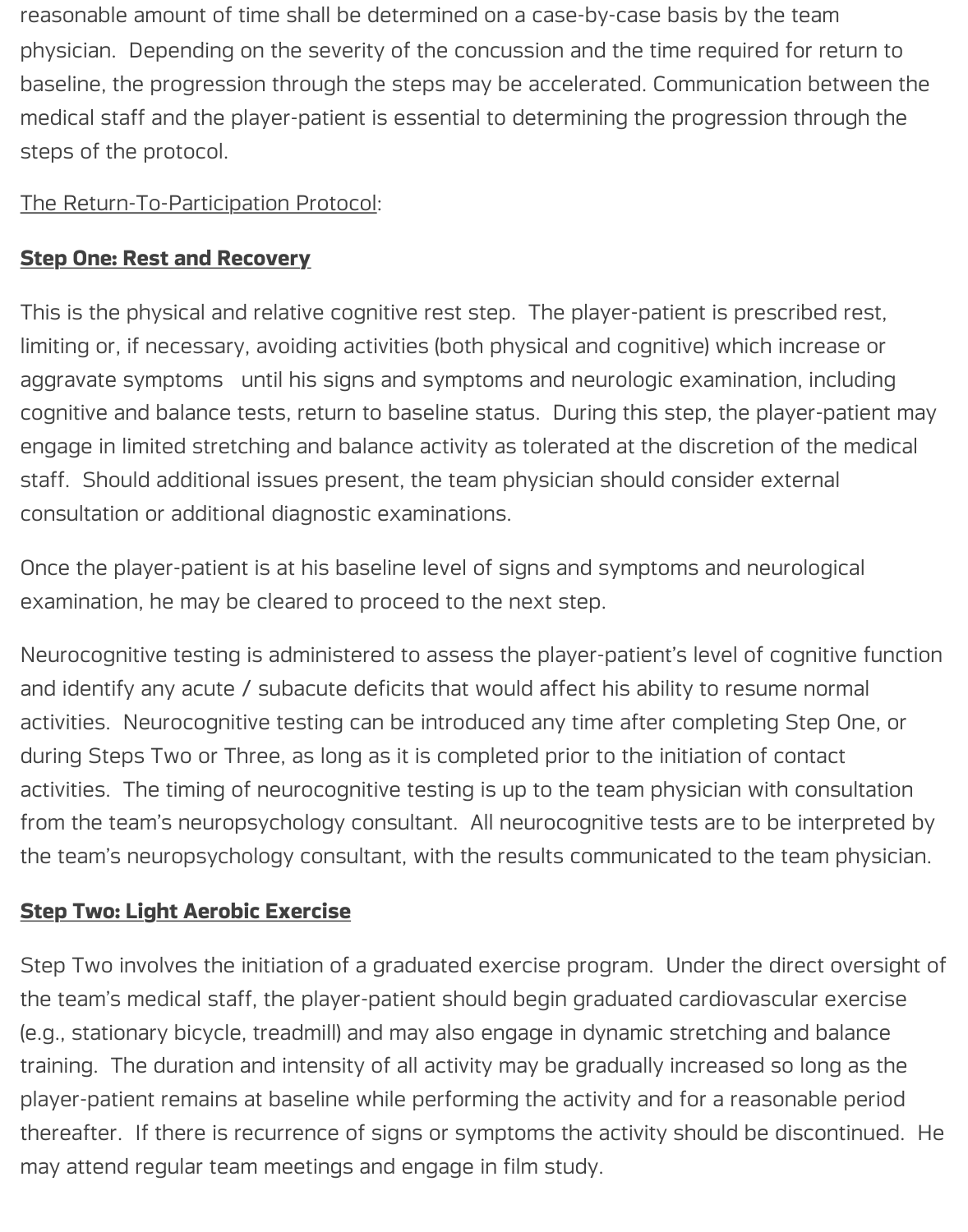If neurocognitive testing was not administered during Step One, it should be administered during Step Two or Three. If a player-patient's initial neurocognitive testing is not interpreted as back to baseline by the consulting team neuropsychologist, the tests will be repeated at a time interval agreed upon by the team physician and consulting team neuropsychologist (typically 48 hours). Additionally, a comprehensive evaluation of potential non-injury related causes of a noted neuropsychological decrement should be performed by the team physician. An athlete may be allowed to participate in non-contact activities even if their neurocognitive testing is interpreted as abnormal. The player-patient should not proceed to contact activities until their neurocognitive testing is interpreted as having returned to their baseline level by the consulting team neuropsychologist or, if a decrement persists, until the team physician has determined that this is not due to the concussion. The need and time interval for additional testing will be determined by the team physician, in consultation with the team's neuropsychology consultant, based on the clinical status of the player-patient.

Once the player-patient has demonstrated his ability to engage in cardiovascular exercise without recurrence of signs or symptoms, he may proceed to the next step.

### **Step Three: Continued Aerobic Exercise & Introduction of Strength Training**

The player-patient continues with supervised cardiovascular exercises that are increased and may mimic sport specific activities, and supervised strength training is introduced. Some may consider this step as a continuation of Step Two. If neurocognitive testing was not administered after Step One, or during Step Two, it should be administered during Step Three. If a player-patient's initial neurocognitive testing is not interpreted as back to baseline by the consulting team neuropsychologist, the tests will be repeated at a time interval agreed upon by the team physician and consulting team neuropsychologist (typically 48 hours). A playerpatient may be allowed to participate in non-contact activities even if his neurocognitive testing is interpreted as abnormal. The player-patient should not proceed to contact activities until their neurocognitive testing is interpreted as back to their baseline level by the consulting team neuropsychologist or, if a decrement is still present, until the team physician has determined a non-concussion related cause. The determination of when to proceed with contact activities is ultimately made by the team physician.

Once the player-patient has demonstrated his ability to engage in cardiovascular exercise and supervised strength training without recurrence of signs or symptoms, he may proceed to the next step.

#### **Step Four: Football Specific Activities**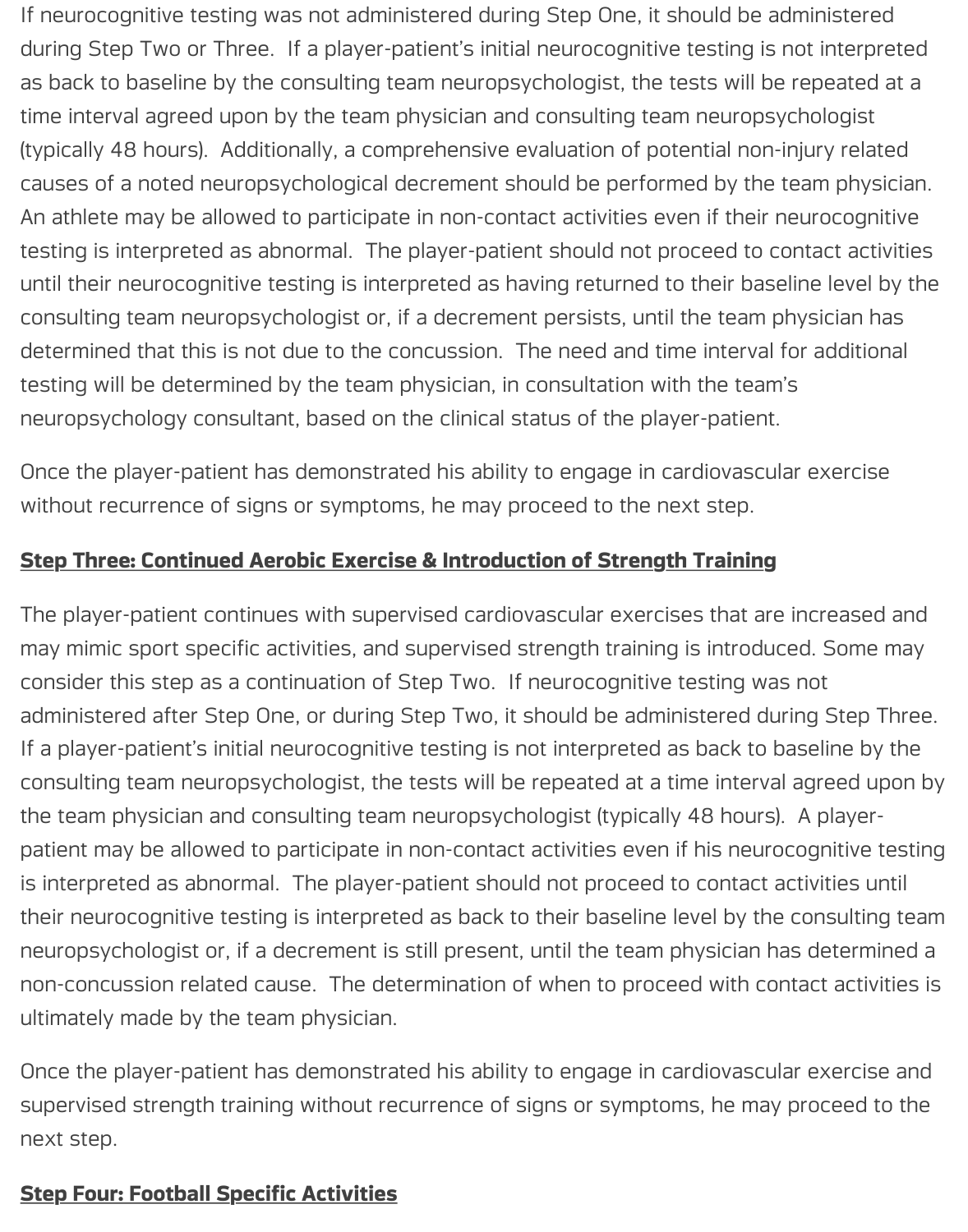The player-patient may continue cardiovascular conditioning, strength and balance training and participate in non-contact football activities such as throwing, catching, running and other position-specific activities. All activities at this step remain non-contact. (e.g., no contact with other players or objects, such as tackling dummies or sleds).

If the player-patient is able to tolerate all football specific activity without a recurrence of signs or symptoms of concussion and his neurocognitive testing has returned to baseline, he may be moved to the next step in the sequence.

### **Step Five: Full Football Activity/Clearance**

After the player-patient has established his ability to participate in non-contact football activity including team meetings, conditioning and non-contact practice without recurrence of signs and symptoms and his neurocognitive testing is back to baseline, the team physician may clear him for full football activity involving contact. Once cleared by the team physician, the playerpatient may participate in all aspects of practice. If the player-patient tolerates full participation practice and contact without signs or symptoms and the team physician concludes that the player-patient's concussion has resolved, he may clear the player-patient to return to full participation. Upon clearance by the team physician, the player must be examined by the INC assigned to his Club. The INC must be provided a copy of all relevant reports and tests, including the player-patient's neurocognitive tests and interpretations. If the INC confirms the team physician's conclusion that the player-patient's concussion has resolved, the player-patient is considered cleared and may participate in his Club's next game or practice.

| <b>Steps</b>                        | <b>Activity</b>                                                                                                                                                                                                           | <b>Objective</b>                                                                        |
|-------------------------------------|---------------------------------------------------------------------------------------------------------------------------------------------------------------------------------------------------------------------------|-----------------------------------------------------------------------------------------|
| 1. Rest &<br>Recovery               | Routine daily activities as tolerated.                                                                                                                                                                                    | Recovery                                                                                |
| 2. Light Aerobic<br><b>Exercise</b> | 10-20 minutes on a stationary bike or<br>treadmill with light to moderate resistance<br>supervised by the team's athletic trainer.<br>No resistance training or weight training.<br>Duration and intensity of the aerobic | Cardiovascular challenge to<br>determine if there are any<br>recurrent concussion signs |

### **Table 1. An Example of a Graduated Exertion Protocol \* #**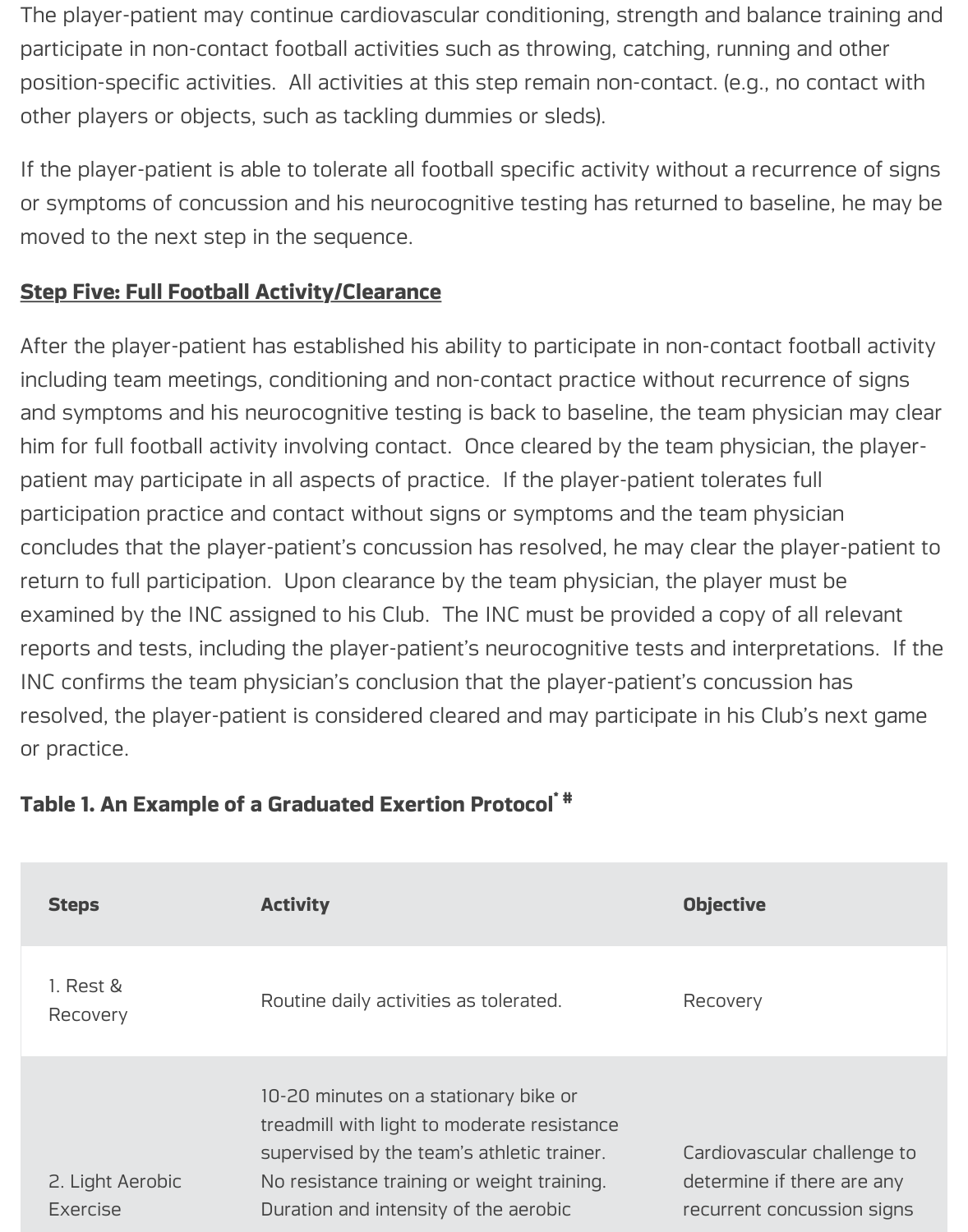| exercise can be gradually increased over   |  |  |
|--------------------------------------------|--|--|
| time if no symptoms or signs return during |  |  |
| or after the exercise.                     |  |  |

or symptoms.

| 3. Continued     |  |  |
|------------------|--|--|
| Aerobic Exercise |  |  |
| and Introduction |  |  |
| of Strength      |  |  |
| Training         |  |  |

With continued supervision by the athletic trainer, increase the duration and intensity of the aerobic exercise (e.g., more intense or longer time on the bike or treadmill, introduction of running and sprinting) and introduction of non-contact sport specific conditioning drills (e.g., changing direction drills, cone drills). Introduction of strength training supervised by the athletic trainer.

Progress cardiovascular exercise, add strength training and more complex movements to determine if there are any recurrent concussion signs or symptoms.

4. Football Specific Activities

Participation in all non-contact activities for the typical duration of a full practice.

Increasing football specific demands to determine if there are any recurrent concussion signs or symptoms. Add the cognitive load of playing football.

5. Full Football Activity / Clearance

Full participation in practice and contact without restriction.

Tolerance of all football activities without any recurrent concussion signs or symptoms.

### Summary

In summary, these protocols for the diagnosis and management of concussion including preseason education and assessment, practice and game management protocols, and return to play requirements, provide a comprehensive approach to concussion diagnosis and management for the NFL player.

*\*This Table serves as a guideline. Specifics will depend on each player's situation. There is no set timeline for return to play or progression through the protocol*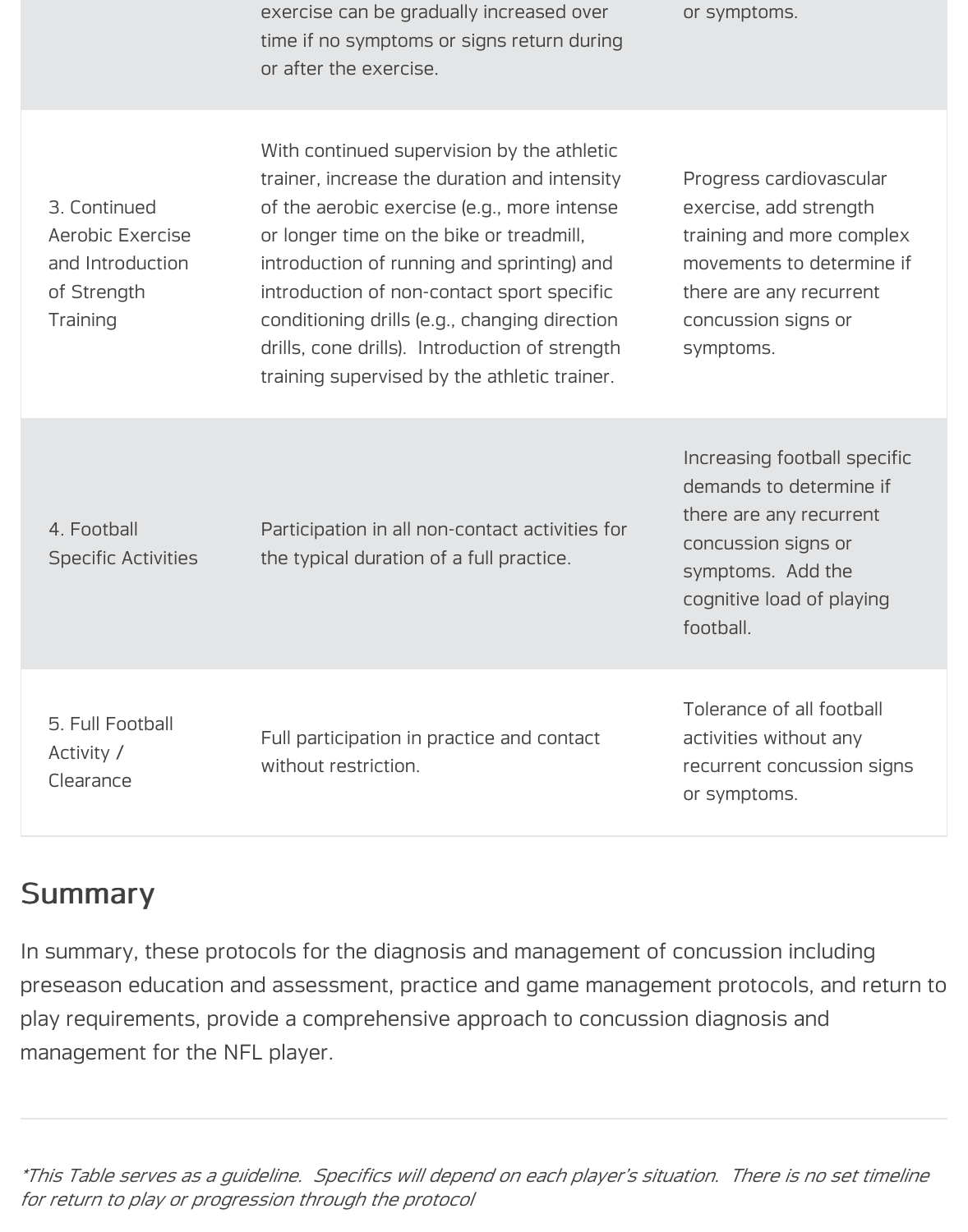in the locker room or accompanying an injured player to the hospital in accordance with the EA *physician may request to conduct the assessment with the second UNC who is present on the opposing team's sideline.*

<span id="page-16-0"></span><sup>[2]</sup> The team physician/UNC unit will be co-located for all concussion evaluations and managen [an](#page-4-0)d off the field. The UNC may present his/her own questions or conduct additional testing and *in the diagnosis and treatment of concussions.*

<sup>[3]</sup> The Independent Neurological Consultant must be impartial and independent from the playe *be board certified or board eligible in neurology, neurological surgery, emergency medicine, physical [m](#page-5-0)edicine and rehabilitation, or any primary care CAQ sports medicine certified physician and has documented competence and experience in the treatment of acute head injuries (as evidenced by no less* than monthly treatment of such patients). Each Club must designate one INC at the start of the which must be approved by the NFL CMO and NFLPA Medical Director. For the avoidance of a *may serve as an INC. Neither a UNC nor an INC may have any affiliation with an NFL team.*

<span id="page-16-1"></span>Note: The 2017 NFL Concussion Diagnosis and Management Protocol and the corre "Concussion Checklist" have been adapted from the 2017 Berlin Conference on Cor Sport by the NFL's Head, Neck and Spine Committee in consultation with the NFL I Association's Mackey-White committee. The Protocol also reflects input from the N Physicians Society, the NFL Professional Football Athletic Trainers Society and pla representatives.

### NFL Return-To-Participation Protocol

NFL Head, Neck and Spine Committee's Concussion<br>Protocol Overview

# *[INFORMATION & RESOURCES](https://www.playsmartplaysafe.com/focus-on-safety/protecting-players/nfl-head-neck-spine-committees-concussion-protocol-overview/)*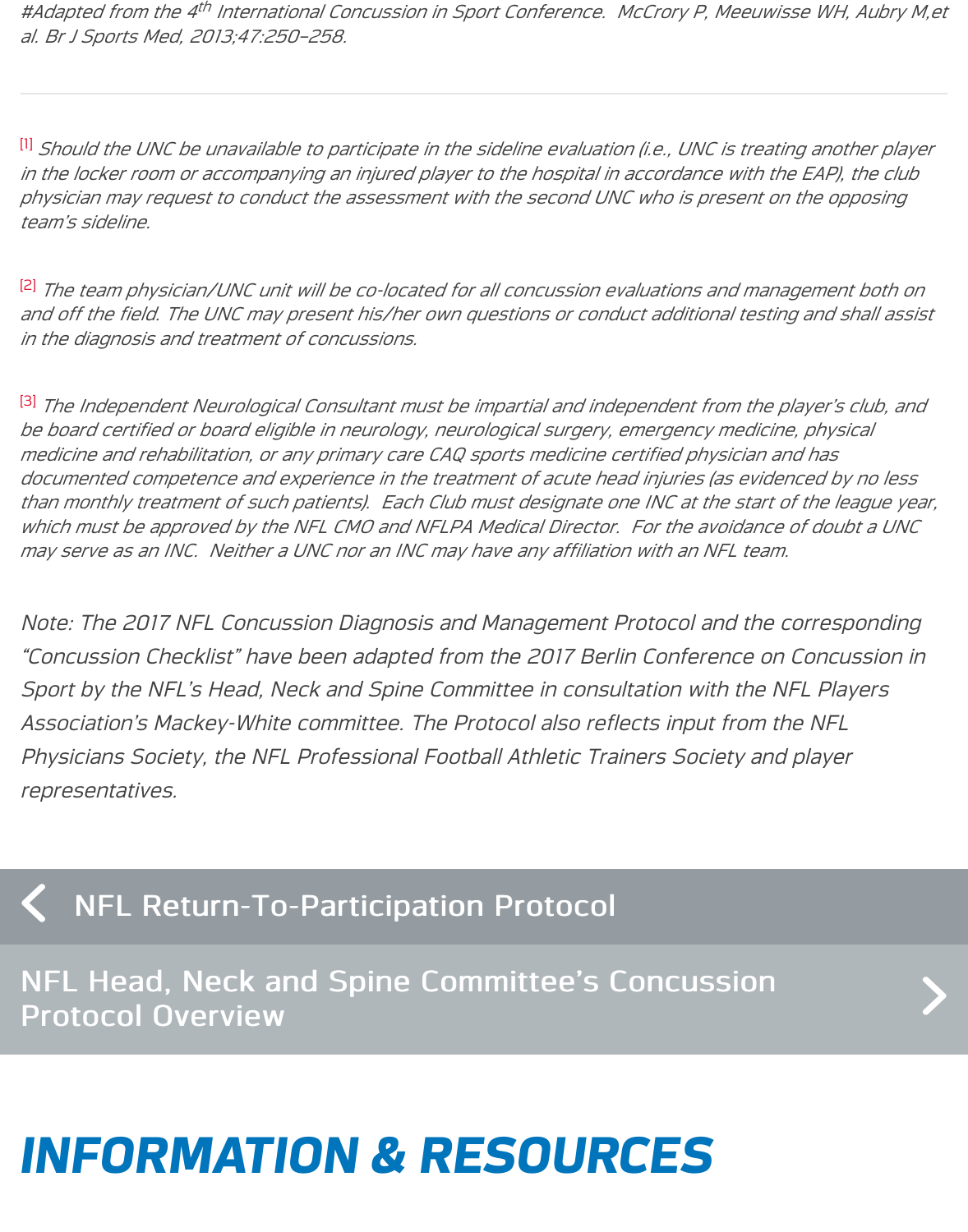### [OUR EXPERTS, ADVISORS AND](https://www.playsmartplaysafe.com/information-and-resources/topic/facts-about-head-injuries/) COLLABORATORS

[Chief Medical Of](https://www.playsmartplaysafe.com/resource/nih-on-concussions/)ficer [NFL Medical Committees](https://www.playsmartplaysafe.com/resource/cdcs-brain-injury-basics/) Overview NFL Health and Safety Committee [NFL General Medical Committee](https://www.playsmartplaysafe.com/information-and-resources/topic/our-experts-advisors/) [NFL Head, Neck and](https://www.playsmartplaysafe.com/resource/chief-medical-officer/) Spine Committee [NFL Musculoskeletal Committee](https://www.playsmartplaysafe.com/resource/nfl-medical-committees-overview/) Scientifi[c Advisory Board](https://www.playsmartplaysafe.com/resource/nfl-health-safety-committee/) [Board of Directors of Football Re](https://www.playsmartplaysafe.com/resource/nfl-general-medical-committee/)search, Inc. [Collaborators](https://www.playsmartplaysafe.com/resource/nfl-head-neck-and-spine-committee/) [The NFL Foundation](https://www.playsmartplaysafe.com/resource/nfl-musculoskeletal-committee/)

### [RESOURCES FOR PLAYERS](https://www.playsmartplaysafe.com/resource/board-directors-football-research-inc/)

[CDC Concuss](https://www.playsmartplaysafe.com/resource/collaborators/)ion Poster for NFL Players [NFL Players Associat](https://www.playsmartplaysafe.com/resource/the-nfl-foundation/)ion Brain Health and Concussion Education Video Protecting Feet, Ankles and Knees With Appropriate Shoes [Helmet Laboratory Testing Performance](https://www.playsmartplaysafe.com/information-and-resources/topic/resources-for-players/) Results

### [RESOURCES FOR FORMER PLAYERS](https://www.playsmartplaysafe.com/resource/nfl-players-association-brain-health-concussion-education-video/)

[NFL Legends Community](https://www.playsmartplaysafe.com/resource/protecting-feet-ankles-and-knees-with-appropriate-shoes/) [NFL Player Engagement](https://www.playsmartplaysafe.com/resource/helmet-laboratory-testing-performance-results/) Total Wellness [The Bridge to Success](https://www.playsmartplaysafe.com/information-and-resources/topic/resources-for-former-players/) [Continuing Education Pro](https://www.playsmartplaysafe.com/resource/nfl-legends-community/)gram (CEP) [NFL Player Care Foundat](https://www.playsmartplaysafe.com/resource/nfl-player-engagement/)ion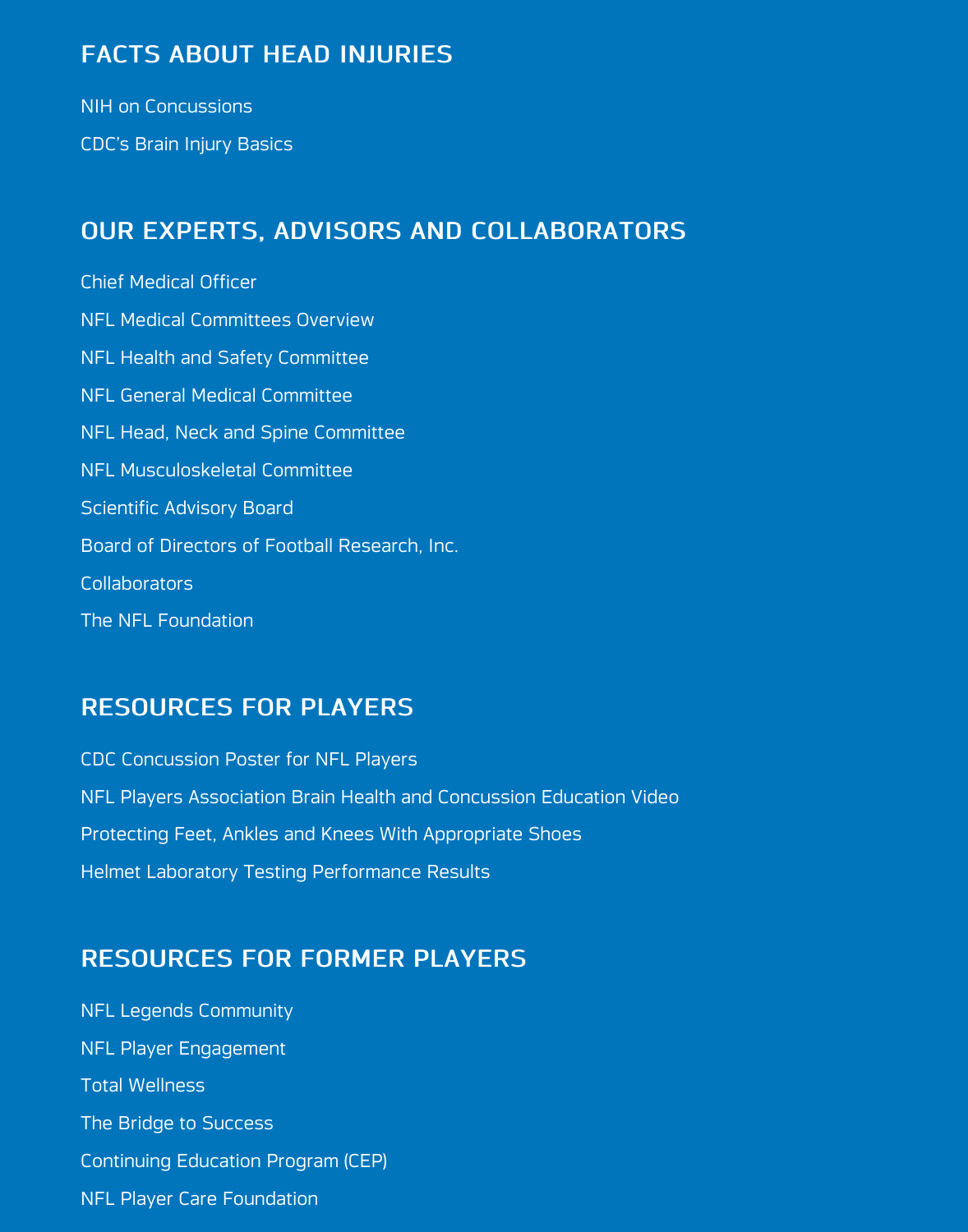#### [RES](https://www.playsmartplaysafe.com/resource/trust/)OURCES FOR PARENTS AND COACHES

[CDC on Concussion in Youth Sports](https://www.playsmartplaysafe.com/resource/national-football-league-alumni-association/) [CDC Parents'](https://www.playsmartplaysafe.com/resource/nfl-benefits/) Guide to Concussions CDC Concussion Poster for Young Athletes [NFHS Recommendations for Minimizing Head Impact Exposur](https://www.playsmartplaysafe.com/information-and-resources/topic/resources-for-parents-and-coaches/)e [NFHS Concussion Course](https://www.playsmartplaysafe.com/resource/cdc-concussion-youth-sports/) [The American Academy of Pediatric](https://www.playsmartplaysafe.com/resource/cdc-parents-guide-concussions/)s on Tackling in Youth Football [The Korey Stringer Institute](https://www.playsmartplaysafe.com/resource/cdc-concussion-poster-for-young-athletes/) [USA Football's Heads Up Football Program](https://www.playsmartplaysafe.com/resource/nfhs-recommendations-for-minimizing-head-impact-exposure/) [Pop Warner Health and Sa](https://www.playsmartplaysafe.com/resource/nfhs-concussion-course/)fety Resources [NFL Foundation Athletic Trainer Grant Program](https://www.playsmartplaysafe.com/resource/american-academy-pediatrics-tackling-2/)

#### **[NEWSROOM](https://www.playsmartplaysafe.com/resource/usa-footballs-heads-football-program/)**

[In The News](https://www.playsmartplaysafe.com/resource/pop-warner-health-safety-resources/) [Fact Sheets](https://www.playsmartplaysafe.com/resource/nfl-foundations-grant-program-athletic-trainers/) Reports **[Statements](https://www.playsmartplaysafe.com/newsroom/)** [Videos](https://www.playsmartplaysafe.com/newsroom/in-the-news/)

## **Si[gn U](https://www.playsmartplaysafe.com/newsroom/videos/)p For Email Updates**

EMAIL ADDRESS